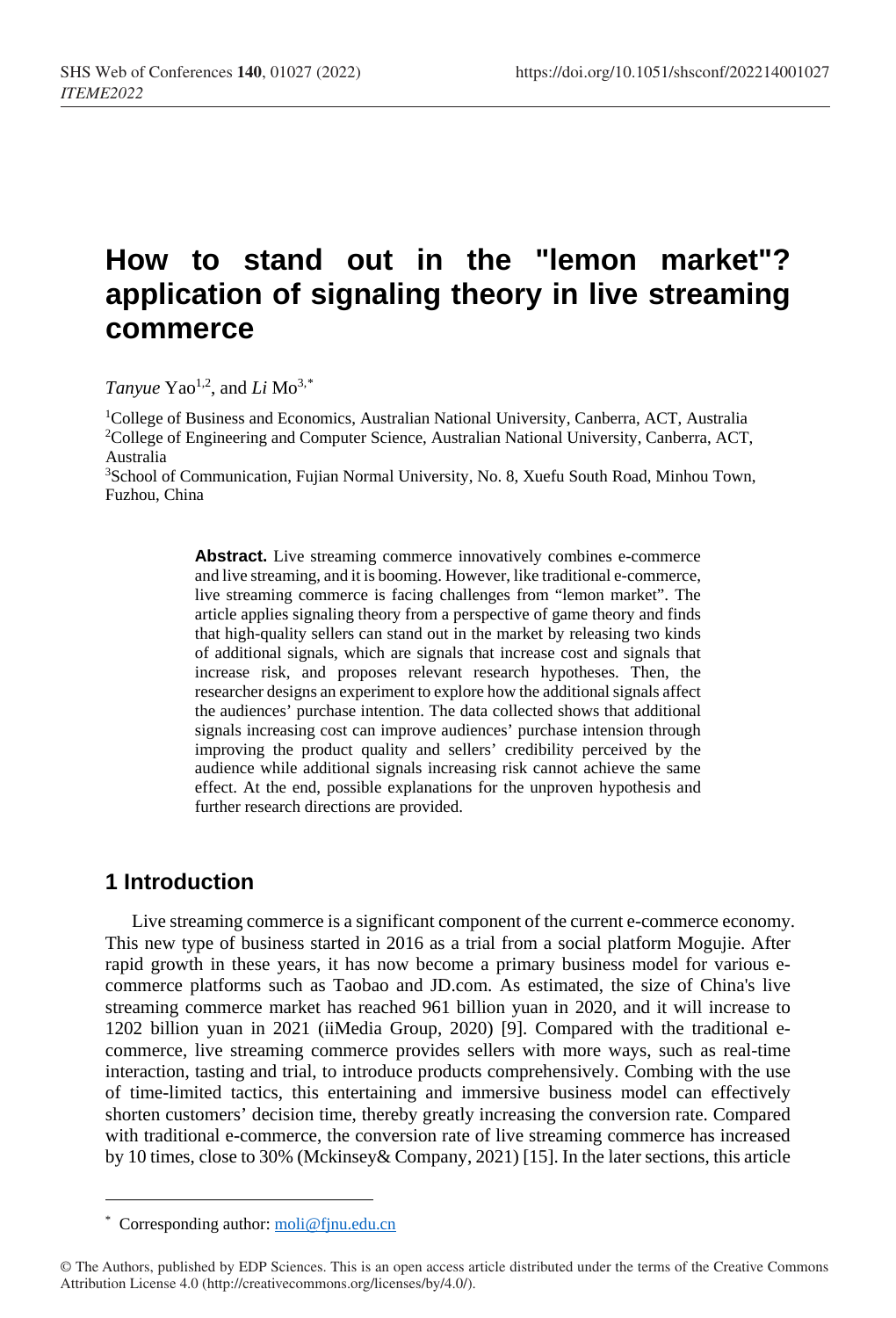firstly categorizes additional signals, introduces their ways of influence and proposes hypotheses. The subsequent parts elaborate with the research method and statistical analysis. Finally, it ends with discussion, conclusion, limitations, and potential future research directions.

# **2 Background**

The booming of live-streaming commerce also brings complaints from customers: they bought inferior products due to broadcasters' misleading recommendations (Qi, 2021) [24]. The information asymmetry between broadcasters and customers cause customers cannot reliably distinguish high-quality sellers and low-quality ones; this inability can trigger market failures and lead inferior goods dominate the market, which is the lemon market (Akerlof, 1970) [1]. Akerlof's article analyze lemon market theory by an example of used car market, later research has also applied the lemon market theory in other markets, like insurance market (Chade & Schlee, 2020) [6], office market (Palm, 2015) [16], and pharmaceutical market (Light & Lexchin, 2021) [13]. Similar research has also been conducted in the tradition al e-commerce market, given the huge number of sellers, similar technologies used to create online shops, and lack of face-to-face communications, it is challenging for customers to distinguish high-quality sellers and low-quality sellers, therefore, it causes the lemon market (Tamilla, 2016) [21]. Similar circumstances happen in live streaming commerce market as well, rapidly growing number of sellers, low entry level, and same live streaming platforms hinder customers' ability to tell sellers' quality, as a result, the issue of lemon market is formed.

Signaling theory is the concept that one party credibly conveys some information about itself to another party (Spence, 1973) [20]. Past research proved that signals play an important role regarding to reduce information asymmetry (Kirmani & Rao, 2000) [11]. As an efficient tool to reduce information asymmetry, signaling theory has been applied in many fields, for example, stock market (Amin, 2017) [22], mortgage market (Adelino, Geradi & Hartman-Glaser, 2019) [2], and job market (Jeong, 2019) [10]. Signaling theory has also been well applied in traditional e-commerce. Interestingly, as the e-commerce market relatively lacks information sources and tangible signals compared with the offline retailers, consumers tend to rely more on the signals released by sellers(Biswas & Biswas, 2004; Pan & Zinkhan, 2006) [4, 17]. Subsequent research proves that a relatively flexible refund policy is an effective signal. Although a flexible refund policy can increase the refund requirements, high-quality sellers can compensate this cost through increasing revenue. However, it is infeasible for low-quality sellers, because the low quality of their goods can lead to many refunds and hence the cost of setting a flexible refund policy is much higher than the income it provides(Heiman, McWilliams, & Zilberman, 2001) [8]. Additionally, brand, privacy policy, and third-party verification seals are also effective signals to reduce information asymmetry (Lee, Ang, & Dubelaar, 2005; Tamilla, 2016) [12,21]. In addition to e-commerce, live streaming commerce provides merchants with opportunities to release additional signals to buyers. Also, live streaming commerce can increase customers' purchase intention through reducing customers' perceived uncertainty of product quality and fit and increasing customers' perceived trust (Lu & Chen, 2021) [23]. Based on former research, this article proposes that customers' perceived product quality and perceived sellers' credibility can effectively affect customers' purchase intention, and also categorizes additional signals raised from live streaming commerce and test their effectiveness and corresponding ways of influence.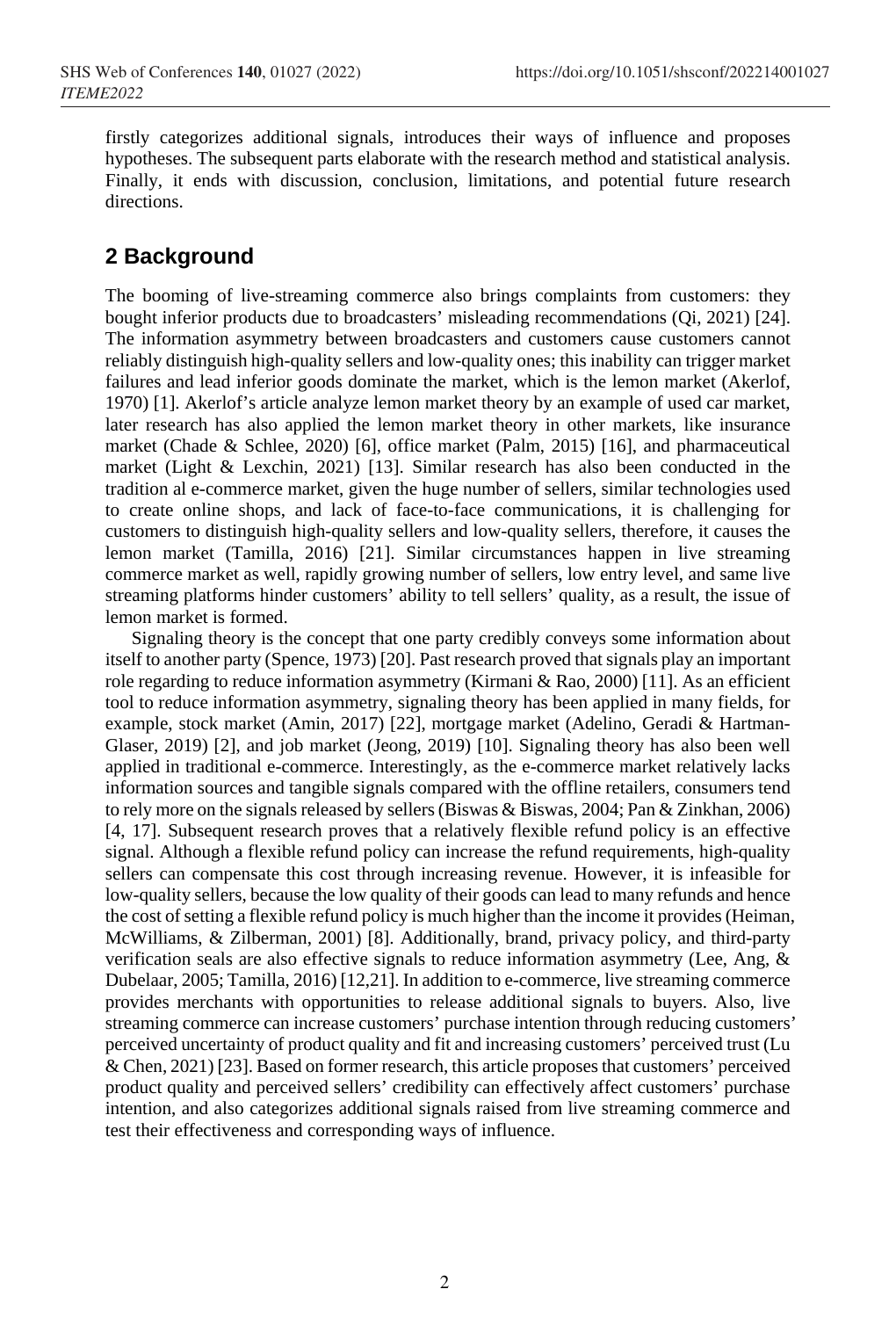#### **3 Additional signals categorization**

From the game theory perspective, after releasing an effective signal, high-quality sellers should be still capable to make profits whereas the low-quality sellers make a loss. Under this circumstance, there is no incentive for low-quality sellers to continue releasing the signal. Assuming the revenue of high-quality sellers is  $R_h$ ; the revenue of low-quality sellers is  $R_l$ ; the cost of releasing signals is  $C_s$ , then, if the signal is effective, it needs to satisfy conditions:

$$
R_h - C_s > 0 \quad \text{And} \quad R_l - C_s < 0 \Rightarrow R_l < C_s < R_h \tag{1}
$$

It is worthwhile to notice that  $R_l$  need to be strictly less than  $C_s$  to avoid the semiseparating equilibrium: some low-quality sellers still release the signal for imitating highquality sellers even though it is not profitable. The challenge of lemon market can be understood as the situation that the cost of the signal is lower than revenues of both highquality and low-quality sellers, and thereby customers cannot tell products quality based on the signal:

$$
C_s < R_l < R_h \tag{2}
$$

Additional signals from live streaming commerce can be categorized into two types. The first one is the signals that can increase cost, which means the cost of signals increases to the level that is between revenues of different quality sellers. Assume the cost of new signal is  $C_N$ , then:

$$
C_s < R_l < R_h \qquad \Rightarrow \qquad C_s \to C_N \qquad \Rightarrow \qquad R_l < C_N < R_h \tag{3}
$$

Nevertheless, in the real-world market, the revenues difference between different quality sellers is complicated. Therefore, how distinguished a seller can achieve depends on how much cost of the signals it releases. For example, celebrity endorsements are much more effective than simple decorations in the broadcast room. In the following research, this article sets live streaming in the field as a representative signal for signals that increase cost to test its effectiveness. Hence, we propose the first hypothesis:

H1: Releasing additional signals that increase cost can improve customers' purchase intention.

The second type is additional signals that increase risk. In the lemon market, if an additional signal can appropriately decrease both revenues of high-quality sellers and lowquality sellers, it can also be effective. Assuming after releasing the additional signal, the new revenues of high-quality sellers and low-quality sellers are  $R_{hN}$  and  $R_{lN}$ , respectively. Then:

$$
C_s < R_l < R_h \qquad \Rightarrow \quad R_l \to R_{lN} \quad \& R_h \to R_{hN} \quad \Rightarrow \quad R_{lN} < C_s < R_{hN} \tag{4}
$$

Sellers' revenues can be calculated by expected value, assuming there are n kinds of sales situation (e.g., sell well and unsalable), the i-th sale situation's probability is  $P_i$ , and its corresponding revenue is  $R_i$ , then:

$$
R = \sum_{i=1}^{n} P_i R_i \tag{5}
$$

Therefore, an effective signal should increase the risk that low-quality sellers experience sales difficulties and hence decrease their revenues, meanwhile it would not cause significant damages to high-quality sellers. This research applies the signal that live streaming host trials the product as a representative signal. Real-time trial can expose the shortcomings of lowquality products and cannot be compensated by editing, but it will not cause high-quality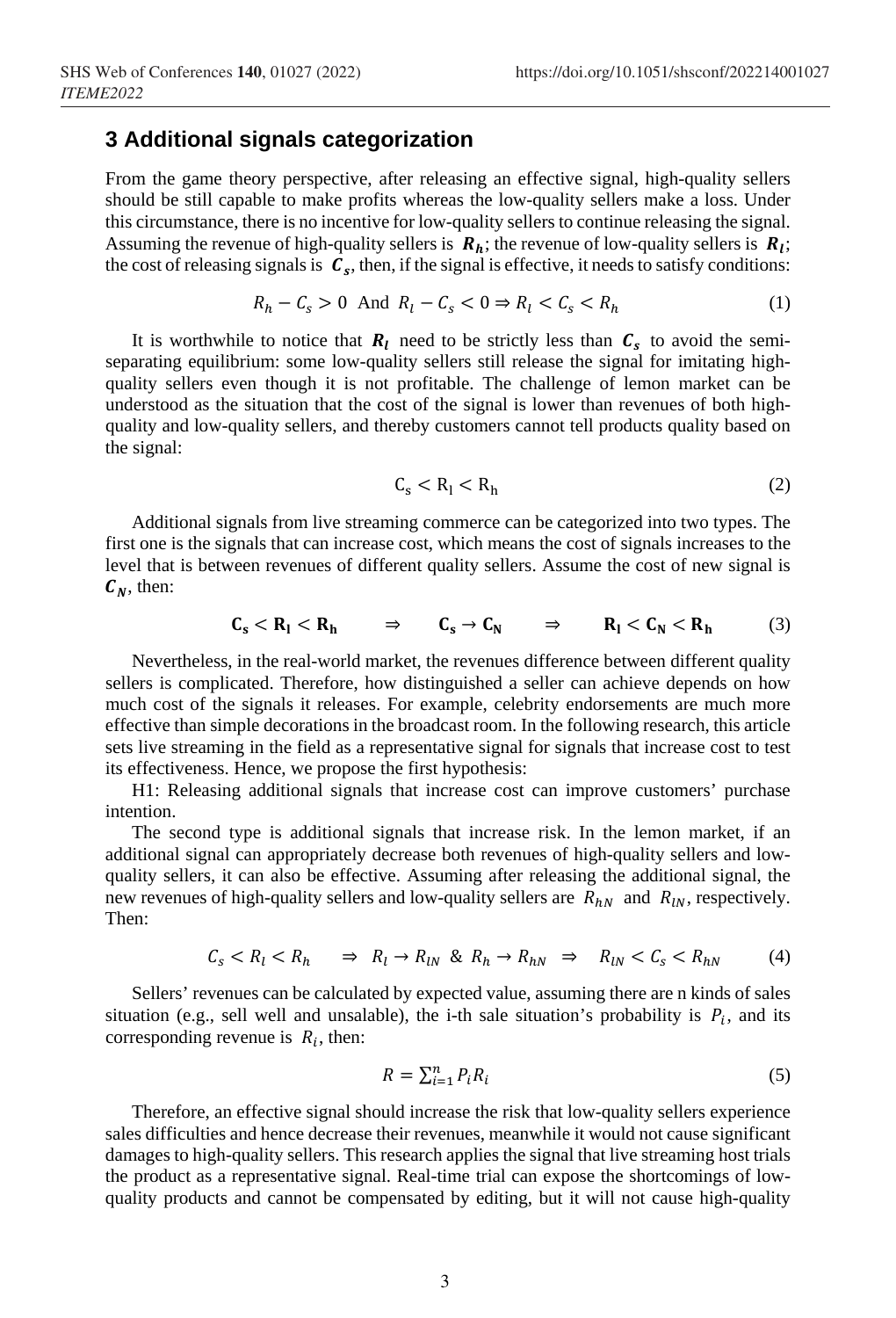sellers too much risk due to their products' high-quality. In terms of testing its effectiveness, the following research hypothesis is proposed:

H2: Releasing additional signals that increase risk can improve the customers' purchase intention.

# **4 Ways of influence**

This research proposes that there are two ways for additional signals to influence audiences' purchase intention, which are by customers' perceived products quality and by customers' perceived sellers' credibility. Product quality is undoubtedly an important consideration for consumers. The credibility of the seller is another decisive factor. Under the situation that the quality of some products tends to be homogenized, the credibility of the seller is very important. The live streaming provides the seller with the opportunity to interact with consumers in real time and release signals that allows consumers to feel trustworthy to the seller. The signals can not only facilitate the current transaction, but also cultivate customer loyalty and increase the repurchase rate. Therefore, the researcher proposes the following hypotheses:

H3: Customers' perceived product quality is positively correlated to their purchase intention.

H4: Customers' perceived sellers' credibility is positively correlated to their purchase intention.

Combining with the discussion in signals categorization, the research also proposes hypotheses:

H5: Releasing additional signals that increase cost can improve customers' perceived product quality.

H6: Releasing additional signals that increase cost can improve customers' perceived sellers' credibility.

H7: Releasing additional signals that increase risk can improve customers' perceived product quality.

H8: Releasing additional signals that increase risk can improve customers' perceived sellers' credibility.

### **5 Experiment and analysis**

To analyze from a mature market perspective, this study selects China's live streaming commerce users as the sampling frame. The questionnaire asks whether respondents have watched live streaming e-commerce and only the responses of respondents who have watched the live e-commerce will be used for subsequent analysis. This research selects food as the target product and provides a screenshot of an ordinary live streaming room, which the host is only giving an oral introduction, as a reference. Next, the two representative additional signals: live streaming in the field and real-time trial are also displayed in the form of screenshots. Additionally, the live streaming in the field screenshots consists of two screenshots respectively aimed at improving the audience's perception of product quality (live streaming in the production orchard) and aimed at improving the audience's perceived sellers' credibility (live streaming in overseas markets to choose products based on audiences' interaction). For eliminating the interference from other factors, all interference information in the screenshots, such as the brand of food, the facial information of the host, are processed by mosaic. Respondents are asked to rate their perceived product quality, sellers' credibility, and purchase intention from 1 to 10 for each screenshot.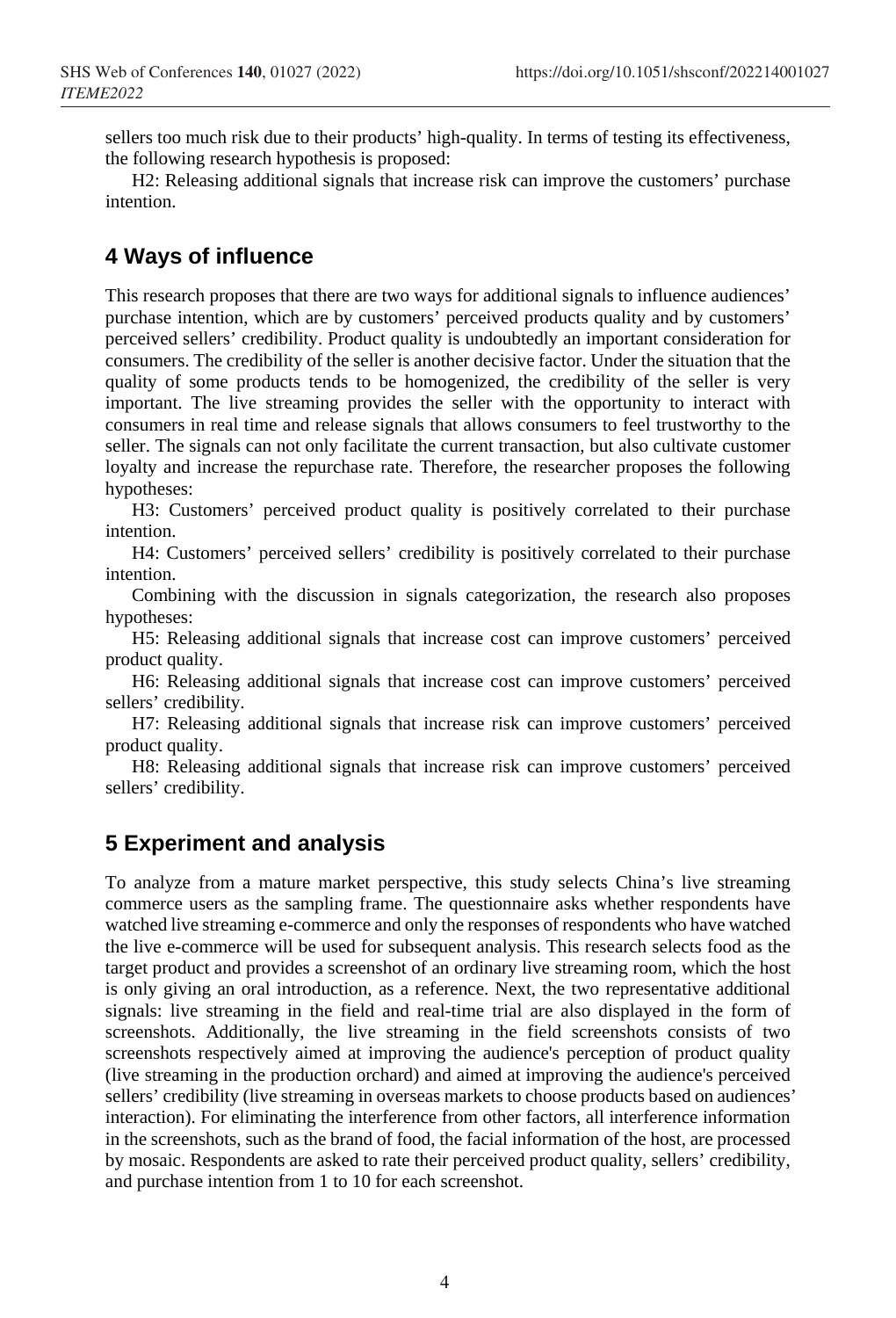Before issuing the formal questionnaires, the researcher sent pre-test questionnaires to investigate whether respondents could perceive the cost difference between the live streaming in the field and the reference live streaming, and the risk difference between the trial live streaming and the reference live streaming. Respondents are required to score the cost and risk perceived in each screenshot from 1-5. The results are as follows:

| Live streaming<br>screenshot | Test item | Mean  | Standard<br>deviation | T-test for the difference with<br>the reference live streaming<br>screenshot |
|------------------------------|-----------|-------|-----------------------|------------------------------------------------------------------------------|
| Reference                    | Cost      | 2.079 | 1.208                 |                                                                              |
|                              | Risk      | 1.944 | 1.209                 |                                                                              |
| In the field 1               | Cost      | 2.494 | 1.391                 | $0.017$ (***)                                                                |
| (Product quality)            | Risk      | 2.056 | 1.256                 | 0.272                                                                        |
| In the field 2               | Cost      | 2.584 | 1.413                 | $0.005$ (***)                                                                |
| (Sellers' credibility)       | Risk      | 2.157 | 1.429                 | 0.141                                                                        |
| Real-time trial              | Cost      | 2.169 | 1.367                 | 0.321                                                                        |
|                              | Risk      | 2.393 | 1.459                 | $0.013$ <sup>***</sup> )                                                     |

|  |  |  | Table 1. Perceived cost and risk of screenshot in pre-test questionnaires. |
|--|--|--|----------------------------------------------------------------------------|
|  |  |  |                                                                            |

The coefficients that are statistically significant at the 1% significance level are marked as \*\*\*; the coefficients that are significant at the 5% significance level are marked as \*\*; and the coefficients that are significant at the 10% significance level are marked as \*.

The results demonstrate that, at the significant level of 0.05, the audience do feel the cost difference between live streaming in the field and reference live streaming and the risk difference between real-time trial and the reference streaming. Meanwhile, respondents also feel that there is no risk difference between live streaming in the field and reference live streaming and no cost difference between real-time trial live streaming and the reference streaming, which meets the requirements of controlled variables. Therefore, it is concluded that the screenshots correctly represent the cost and risk difference, and also control the variables.

A total of 290 responses received for the formal questionnaires. Excluding incomplete questionnaires and questionnaires with unusual short completion time, there 215 responses were regarded as valid and used for subsequent analysis. The effective response rate of this questionnaire is 74.14%. According to the demographic characteristics of the respondents, female respondents (66.51%) are more than male (33.49%), and most respondents watch live streaming commerce 3-5 times a mouth (46.5%). The respondents are mainly younger generations (25-34 years old accounted for 53.95%) and with evenly distributed salaries between 3000 to 19999. The demographic distribution is generally in line with the portraits of consumers in live streaming commerce (China Commercial Industry Research Institute, 2020) [7].

Subsequent study calculated the mean and standard deviation of the respondents' perception of product quality, sellers' credibility, and purchase intention from the four screenshots, which from 1 to 10, and used the data to perform one-tailed T tests under the same variance assumption to determine whether the additional signals can effectively affect customers' perceived product quality, sellers' credibility and purchase intention.

From the mean value, both signals that increase cost and signals that increase risk improve customers' perceived product quality, sellers' credibility, and purchase intention. The results of one-tailed t test illustrate that, at the significant level of 0.01, signals that increase cost can effectively increase customers' perceived product quality, sellers' credibility, and purchase intention, which supports the hypotheses H1, H5, and H6. At the significant level of 0.05, signals that increase risk can effectively increase customers' perceived product quality, which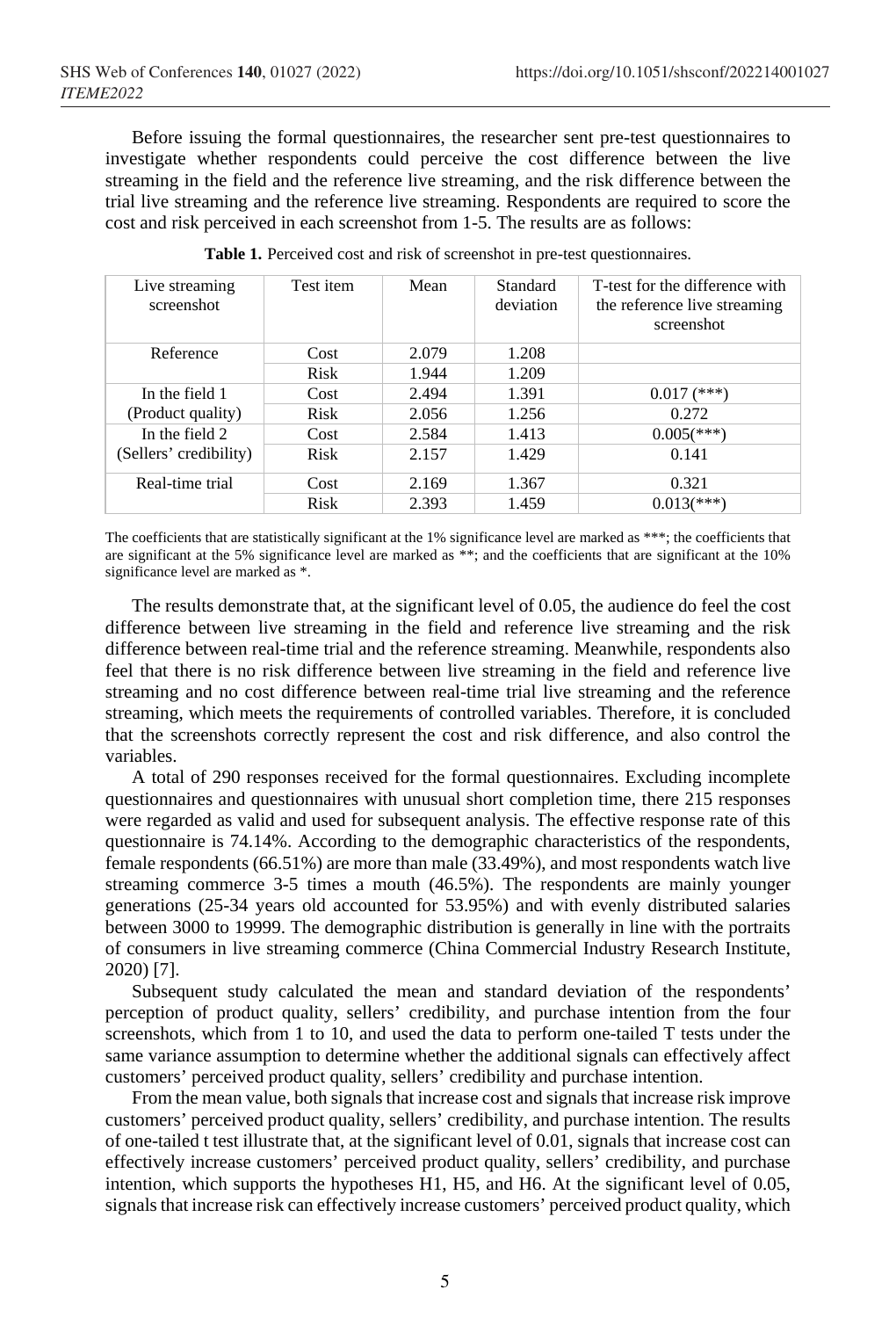support the hypothesis H7. Nevertheless, the result also demonstrates that H2 and H8 are not supported. Though additional signals that increase risk increase customers' perceived sellers' credibility and customers' purchase intention from the perspective of mean value, the increases are not statistically significant. To verify the remaining hypotheses, subsequent study separately measured the correlation coefficients of the audience's perceived product quality (PPQ), the perceived sellers' credibility (PSC), and purchase intention (PI) in the four screenshots.

| Test item for each live streaming      | Mean  | Standard<br>Deviation | P value of one-tailed T<br>test with the reference<br>live streaming |
|----------------------------------------|-------|-----------------------|----------------------------------------------------------------------|
| Reference - Product quality            | 5.749 | 1.885                 |                                                                      |
| Reference - Sellers' credibility       | 5.912 | 2.061                 |                                                                      |
| Reference - Purchase intention         | 5.502 | 2.255                 |                                                                      |
| In the field 1 - Sellers' credibility  | 6.6   | 2.107                 | $0.0003$ (***)                                                       |
| In the field 1 - Purchase intention    | 6.130 | 2.096                 | $0.0015$ <sup>(***)</sup> )                                          |
| In the field 2 - Product quality       | 6.777 | 2.006                 | $3.7 \times 10^{-8}$ (***)                                           |
| In the field 2 - Purchase intention    | 6.516 | 2.148                 | $1.2 \times 10^{-6}$ (***)                                           |
| Real-time trial - Product quality      | 6.065 | 2.024                 | $0.047$ <sup>(**)</sup> )                                            |
| Real-time trial - Sellers' credibility | 6.047 | 2.053                 | 0.248                                                                |
| Real-time trial - Purchase intention   | 5.730 | 2.234                 | 0.147                                                                |

**Table 2.** Effectiveness test of additional signals in formal questionnaires.

**Table 3.** Correlation coefficients test of screenshots in formal questionnaires.

| Reference       | <b>PPQ</b>                 |  |                                     | <b>PSC</b>                 |  | PI |  |
|-----------------|----------------------------|--|-------------------------------------|----------------------------|--|----|--|
| PPQ             | 1                          |  |                                     |                            |  |    |  |
| <b>PSC</b>      | $0.564$ <sup>(***)</sup> ) |  | 1                                   |                            |  |    |  |
| PI              | $0.515$ <sup>***</sup> )   |  |                                     | $0.590$ <sup>(***)</sup> ) |  | 1  |  |
| In the field 2  |                            |  | <b>PPQ</b>                          |                            |  | PI |  |
| PPQ             |                            |  |                                     |                            |  |    |  |
| PI              |                            |  | $0.600$ (***)                       |                            |  |    |  |
| In the field 1  |                            |  | <b>PSC</b>                          |                            |  | PI |  |
| <b>PSC</b>      |                            |  |                                     |                            |  |    |  |
| PI              |                            |  | $\overline{0.539}$ <sup>***</sup> ) |                            |  |    |  |
| Real-time trial | <b>PPQ</b>                 |  |                                     | <b>PSC</b>                 |  | PI |  |
| <b>PPQ</b>      | 1                          |  |                                     |                            |  |    |  |
| <b>PSC</b>      | $0.663$ <sup>(***)</sup> ) |  |                                     |                            |  |    |  |
| PI              | $0.627$ <sup>***</sup> )   |  |                                     | $0.639$ <sup>(***)</sup> ) |  |    |  |

The researcher then calculated the correlation coefficients between customers' perceived product quality, customers' perceived sellers' credibility and their purchase intention. For all screenshots, there are strong positive correlations between customers' perceived product quality and purchase intention as well as between customers' perceived sellers' credibility and purchase intention. Student's t-distribution test also shows that the above correlation coefficients are statistically significant at the significance level of 0.01 (Rahman, 1968) [18]. Therefore, at a significance level of 0.01, Hypothesis H3 and H4 are verified.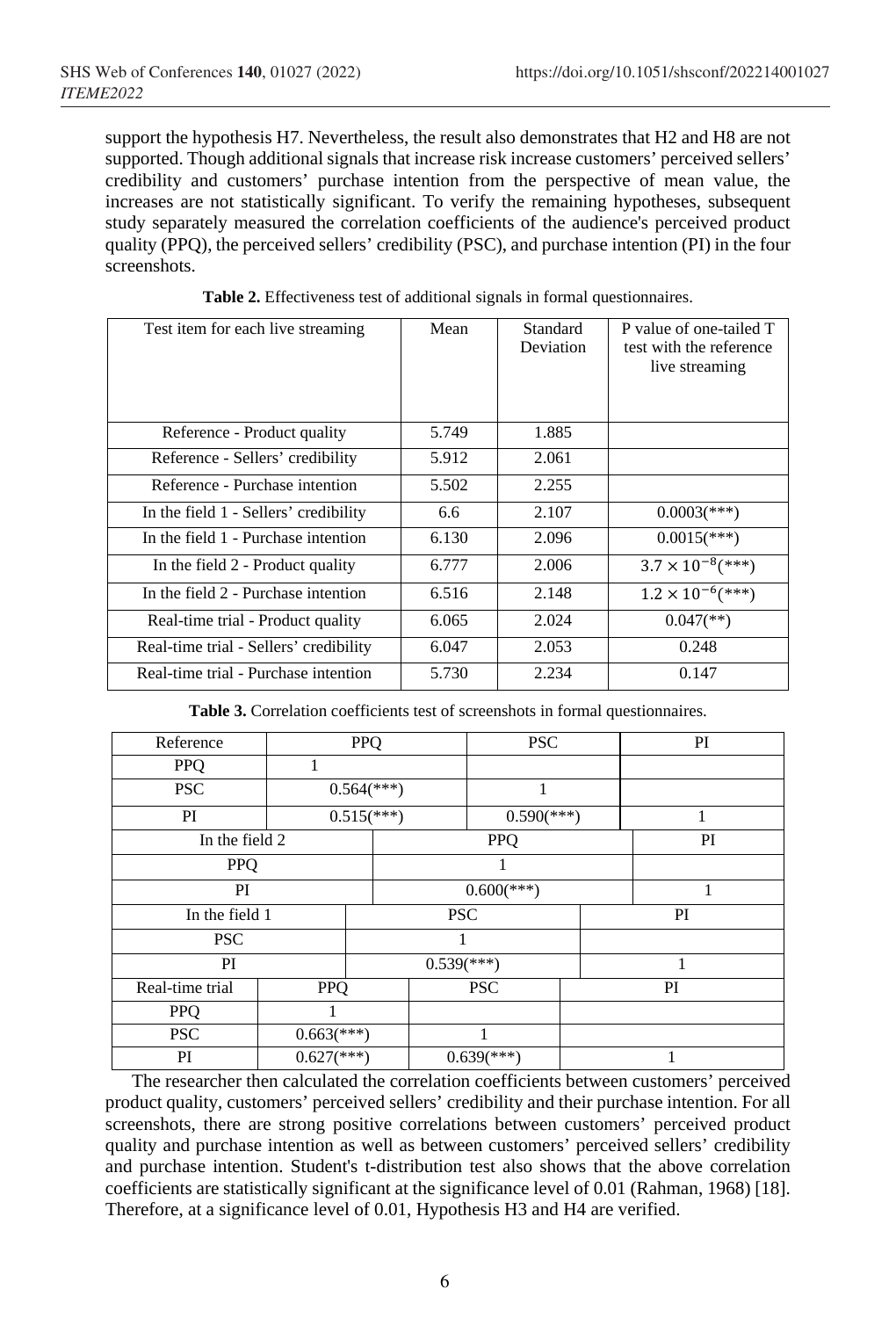#### **6 Discussion**

The data analysis proves the hypotheses H1, H3, H4, H5, H6 and H7. The verification of hypotheses H1, H5 and H6 demonstrates that additional signal that increase cost can effectively increase customers' perceived product quality, perceived sellers' credibility and their purchase intention. Therefore, in real-world sales, it is desirable for sellers to release the "high cost" additional signals, like live streaming in the field, well-decorated live streaming backgrounds and hiring well-known broadcasters. The proof of H3 and H4 shows that both the customers' perceived product quality and the perceived credibility of the seller are positively correlated with the purchase intention. It indicates that these two ways are effectual to impact customers' purchase intention, which reminds that improving sellers and products' reputation are key marketing directions that sellers need to pay attention to.

However, research results show that additional signals that increase risk can only effectively improve the quality of products perceived by viewers but not viewers' perceived sellers' credibility and their purchase intention. There are two possible reasons for this result. The first is that the application of signal theory is relatively complicated in the reality. Increasing different levels of risk can separate sellers of different quality. The results of the pre-test survey show that the respondents can indeed tell that the real-time trial does increase the risk of live streaming, however, the later formal survey indicates that such a risk is not enough to make the respondents trust the seller significantly more than other similar merchants. Also, compared with signals that increase costs, most signals that increase risk may be more concealed, and each viewer has a different perception and tolerance of risk, thereby the effects of risk-increasing signals is quite subjective, resulting in greater variance, and hence it may cause the statistically insignificance. The second reason comes from the influence of the "eating and live streaming scam" in recent years. Eating and live streaming means an eating show through the form of live streaming. In 2020, some eating and live streaming broadcasters were exposed to using cheating methods during live streaming, such as vomiting and secretly editing (Liu & Wang, 2020) [14]. The scandals can negatively impact the credibility of the sellers who use real-time trial, and further affect the consumer's willingness to buy. From the perspective of research results, this research suggests that highquality sellers can give priority to releasing additional signals that increase cost, and consumers can also pay more attention to the additional signals released by sellers as an important reference for product quality identification.

# **7 Conclusion**

This study categorizes additional signals from live streaming commerce into cost-increasing and risk-increasing from a perspective of game theory and demonstrates that additional signals can affect the purchase intention by affecting the quality of the products and the credibility of the seller perceived by customers. The research results show that additional signals that increase costs can improve customers' perceived product quality, customers' perceived sellers' credibility and their purchase intention. In contrast, additional signals that increase risk can only significantly improve the quality of products perceived by the audience. This may be due to the risk being more subjective and difficult to perceive, or it may be due to the representative signal selected in this study being affected by relevant negative news. Caused by interference, future research can consider proposing new representative signals that increase risk and conducting repeated experiments to eliminate interference from specific signal selection.

In addition, this research suffers from some limitations. Future research can improve the universality of the research. Firstly, this research takes food as the research target. Future research can explore the effectiveness of additional signals about more targets. Secondly, the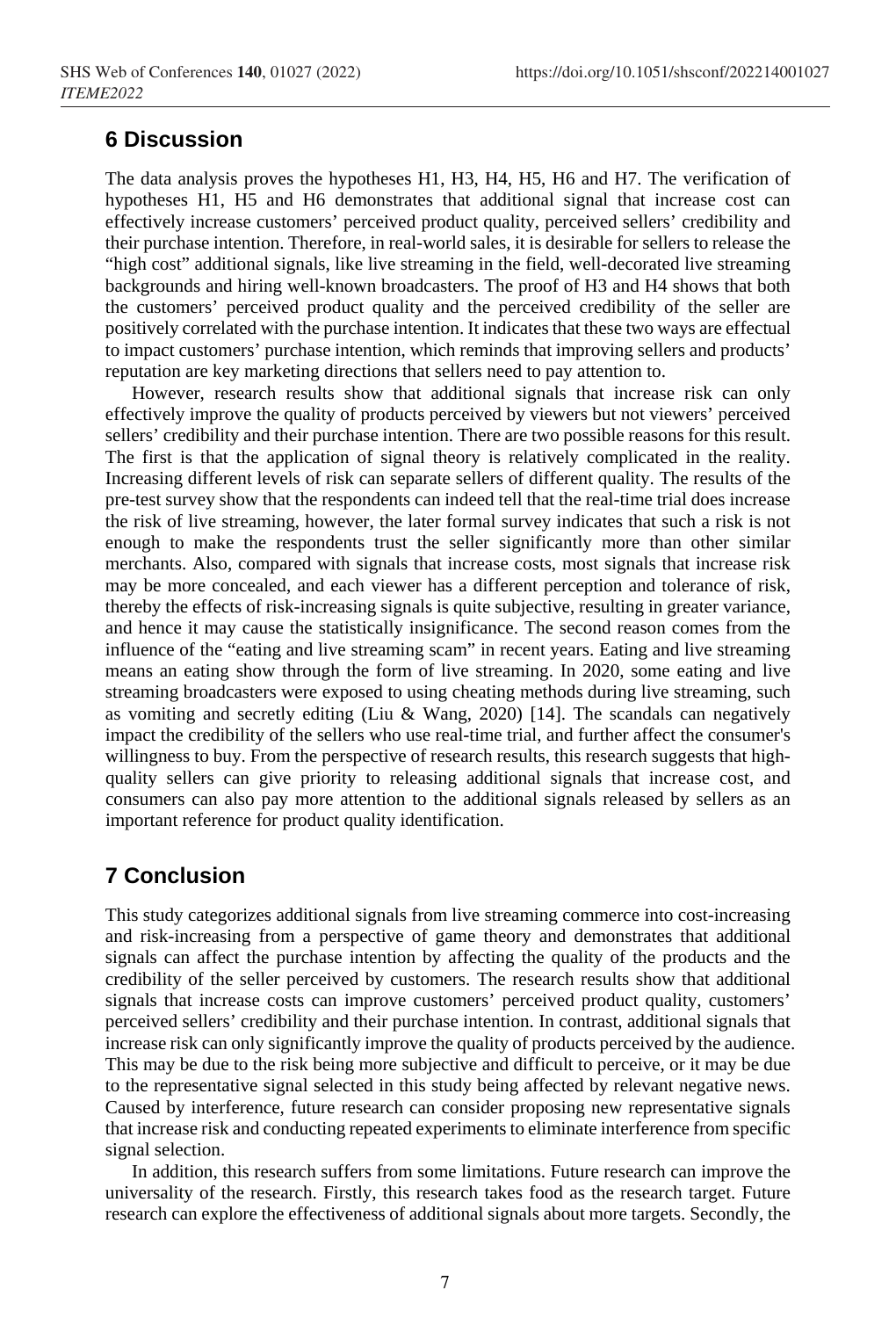research object of this study is China's live streaming commerce market. However, due to cultural differences and the different development levels of live streaming, audiences in different countries have different levels of signals acceptance. Future research can combine these differences to further test the effectiveness of additional signals in other countries.

#### **References**

- 1. G.A. Akerlof, (1970). The market for "Lemons": Quality uncertainty and the market mechanism. *The Quarterly Journal of Economics*, 84(3), 488-500.
- 2. M. Adelino, K. Gerardi, & B. Hartman-Glaser (2019). Are lemons sold first? dynamic signaling in the mortgage market. *Journal of Financial Economics*, 132(1), 1-25.
- 3. M. D. Bacharach, 2002. Trust in signs. In K. S. Cook. *Trust in society*, pp. 148-184. Russell Sage Foundation.
- 4. D. Biswas & A. Biswas, 2004. The diagnostic role of signals in the context of perceived risks in online shopping: Do signals matter more on the Web?. *Journal of interactive marketing*, 18(2), pp. 30-45.
- 5. C. Bonifield, C. Cole & R. L. Schultz, 2010. Product returns on the Internet: A case of mixed signals?. *Journal of business research*, 63(9), pp. 1058-1065.
- 6. H. Chade, & E. E. Schlee, (2020). Insurance as a lemons market: Coverage denials and pooling. *Journal of Economic Theory*, 189, 105085.
- 7. China Business Industry Research Institute, 2020. *Report on the Current Market Status and Development Trends of the Live E-commerce Industry in 2020*. https://www.sohu.com/a/403509863\_350221.
- 8. A. Heiman, B. McWilliams, & D. Zilberman, (2001). Demonstrations and money-back guarantees: Market mechanisms to reduce uncertainty. *Journal of Business Research*, 54(1), 71-84.
- 9. iiMedia Group., 2020. *China's live e-commerce market research report in the first half of 2020.* https://www.iimedia.cn/c400/74827.html.
- 10. D. Jeong, (2019). Job market signaling with imperfect competition among employers. *International Journal of Game Theory*, 48(4), 1139-1167.
- 11. A. Kirmani, & A. R. Rao, 2000. No pain, no gain: A critical review of the literature on signaling unobservable product quality. *Journal of Marketing*, 64(2), pp. 66-79.
- 12. B. Lee, L. Ang, & C. Dubelaar, (2005). Lemons on the web: A signalling approach to the problem of trust in internet commerce. *Journal of Economic Psychology*, 26(5), 607- 623.
- 13. D. W. Light, & J. R. Lexchin, (2021). Pharmaceuticals as a market for "lemons": Theory and practice. *Social Science & Medicine (1982)*, 268, 113368.
- 14. Mingyang, Liu & Ruiwen. Wang, *debunking the "big stomach king" eating and broadcasting scam.* https://epaper.gmw.cn/wzb/html/2020- 08/22/nw.D110000wzb\_20200822\_1-01.htm.
- 15. Mckinsey& Company, 2020. It's showtime! How live commerce is transforming the shopping experience. https://www.mckinsey.com/business-functions/mckinseyshopping experience. https://www.mckinsey.com/business-functions/mckinseydigital/our-insights/its-showtime-how-live-commerce-is-transforming-the-shoppingexperience
- 16. P. Palm, (2015). The office market: A lemon market? A study of the malmö CBD office market. *Journal of Property Investment & Finance, 33*(2), 140-155.